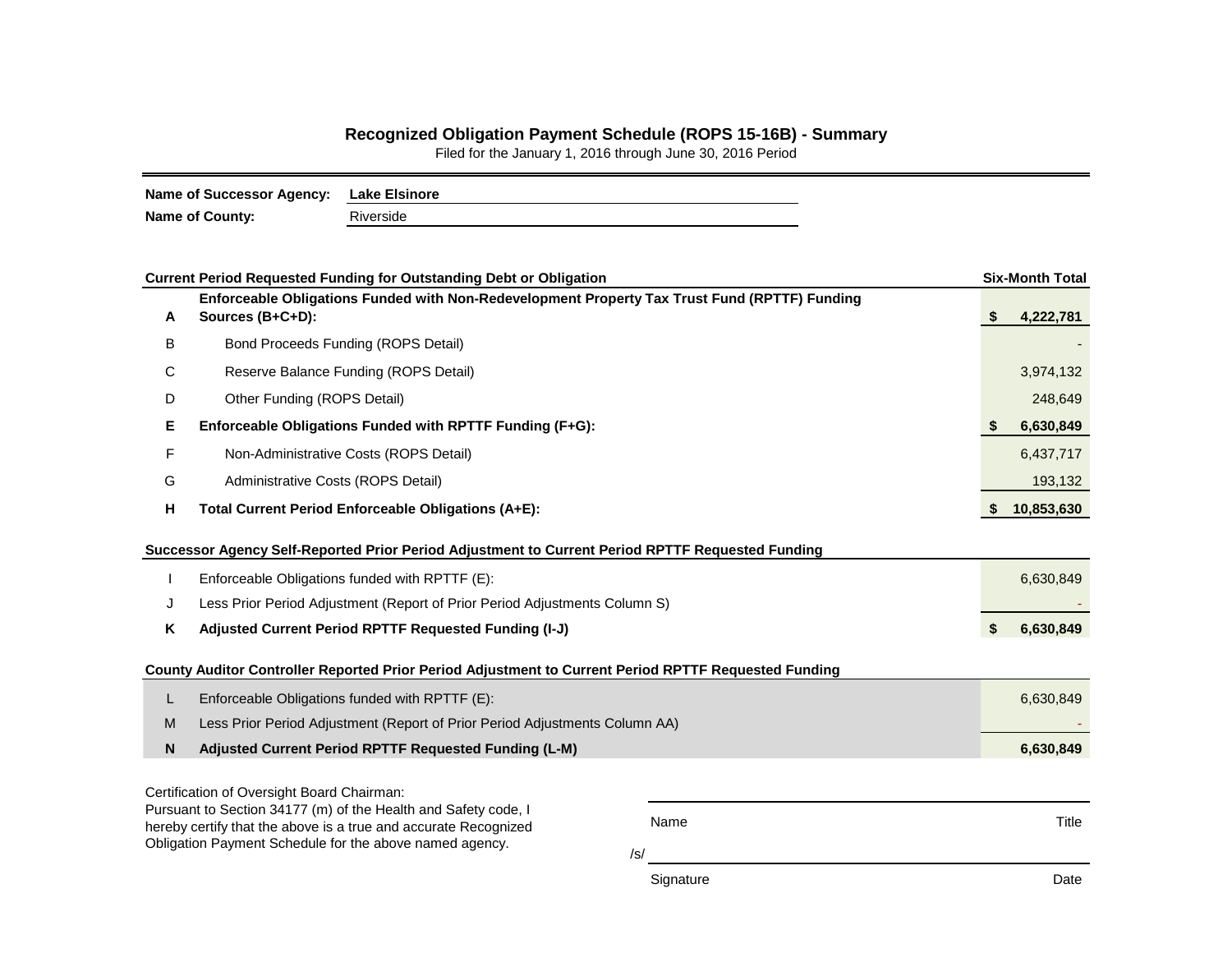|                                                                      |                                                                   |                                       |                                             |                                               |                                                    | Lake Elsinore Recognized Obligation Payment Schedule (ROPS 15-16B) - ROPS Detail<br>January 1, 2016 through June 30, 2016<br>(Report Amounts in Whole Dollars)                                                                                                                                                                                                                                                                                                                    |                    |                                                |                     |                      |                                           |                       |                    |              |                                 |                    |
|----------------------------------------------------------------------|-------------------------------------------------------------------|---------------------------------------|---------------------------------------------|-----------------------------------------------|----------------------------------------------------|-----------------------------------------------------------------------------------------------------------------------------------------------------------------------------------------------------------------------------------------------------------------------------------------------------------------------------------------------------------------------------------------------------------------------------------------------------------------------------------|--------------------|------------------------------------------------|---------------------|----------------------|-------------------------------------------|-----------------------|--------------------|--------------|---------------------------------|--------------------|
| M<br>P<br>C<br>D<br>E<br>F.<br>G<br>H<br>$\circ$<br>B<br>J<br>N<br>A |                                                                   |                                       |                                             |                                               |                                                    |                                                                                                                                                                                                                                                                                                                                                                                                                                                                                   |                    |                                                |                     |                      |                                           |                       |                    |              |                                 |                    |
|                                                                      |                                                                   |                                       |                                             |                                               |                                                    |                                                                                                                                                                                                                                                                                                                                                                                                                                                                                   |                    |                                                |                     |                      |                                           | <b>Funding Source</b> |                    |              |                                 |                    |
|                                                                      |                                                                   |                                       |                                             |                                               |                                                    |                                                                                                                                                                                                                                                                                                                                                                                                                                                                                   |                    |                                                |                     |                      | Non-Redevelopment Property Tax Trust Fund |                       |                    |              |                                 |                    |
|                                                                      |                                                                   |                                       |                                             |                                               |                                                    |                                                                                                                                                                                                                                                                                                                                                                                                                                                                                   |                    |                                                |                     |                      | (Non-RPTTF)                               |                       | <b>RPTTF</b>       |              |                                 |                    |
| Item#                                                                | Project Name / Debt Obligation                                    | <b>Obligation Type</b>                | Contract/Agreement<br><b>Execution Date</b> | Contract/Agreement<br><b>Termination Date</b> | Payee                                              | <b>Description/Project Scope</b>                                                                                                                                                                                                                                                                                                                                                                                                                                                  | Project Area       | <b>Total Outstanding</b><br>Debt or Obligation | Retired             | <b>Bond Proceeds</b> | Reserve Balance                           | Other Funds           | Non-Admin          | Admin        |                                 | Six-Month Total    |
|                                                                      |                                                                   |                                       |                                             |                                               |                                                    |                                                                                                                                                                                                                                                                                                                                                                                                                                                                                   |                    | 186,500,306<br>$\mathcal{L}$                   |                     |                      | 3.974.132<br>$\mathcal{S}$                | 248.649               | 6.437,717          | $193.132$ \$ |                                 | 10.853.630         |
|                                                                      | 1 Tax Allocation Revenue Bonds.                                   | Bonds Issued On or                    | 2/1/2010                                    | 9/1/2033<br>9/1/2025                          | <b>Wilmington Trust</b><br><b>Wilmington Trust</b> | Bond issue to fund housing & non-                                                                                                                                                                                                                                                                                                                                                                                                                                                 | ΔII<br>Housing     | 21,722,613<br>9,376,213                        | N<br>$\overline{N}$ |                      |                                           |                       | 495,991<br>469,700 |              | $\mathcal{L}$<br>$\mathfrak{F}$ | 495,991<br>469,700 |
|                                                                      | 2 Tax Allocation Revenue Bonds,<br>2010 Series B                  | Bonds Issued On or<br>Before 12/31/10 | 5/1/2010                                    |                                               |                                                    | Bond issue to fund housing projects                                                                                                                                                                                                                                                                                                                                                                                                                                               |                    |                                                |                     |                      |                                           |                       |                    |              |                                 |                    |
|                                                                      | 3 Tax Allocation Revenue Bonds,                                   | Bonds Issued On or                    | 11/1/2010                                   | 9/1/2030                                      | <b>Wilmington Trust</b>                            | Bond issue to fund non-housing                                                                                                                                                                                                                                                                                                                                                                                                                                                    | Project I and II   | 33,298,244                                     | N                   |                      |                                           |                       | 1,110,748          |              | -S                              | 1,110,748          |
|                                                                      | 2010 Series C<br>4 Tax Allocation Revenue Bonds.                  | Before 12/31/10<br>Bonds Issued On or | 1/1/2011                                    | 9/1/2021                                      | Union Bank, N. A.                                  | projects<br>Bond issue to fund non-housing                                                                                                                                                                                                                                                                                                                                                                                                                                        | Proiect I          |                                                | Y                   |                      |                                           |                       |                    |              | $\mathfrak{L}$                  |                    |
|                                                                      | 2011 Series A                                                     | Before 12/31/10                       |                                             |                                               |                                                    | projects                                                                                                                                                                                                                                                                                                                                                                                                                                                                          |                    |                                                |                     |                      |                                           |                       |                    |              |                                 |                    |
|                                                                      | 5 Local Agency Revenue Bonds, 2011 Bonds Issued On or<br>Series A | Before 12/31/10                       | 4/1/2011                                    | 9/1/2038                                      | Union Bank, N.A.                                   | Bond issue to fund non-housing<br>projects                                                                                                                                                                                                                                                                                                                                                                                                                                        | Project II and III |                                                | $\mathsf{v}$        |                      |                                           |                       |                    |              | $\mathfrak{L}$                  |                    |
|                                                                      | 6 Fiscal Agent Fees                                               | Fees                                  | 2/1/2010                                    | 9/1/2038                                      | Union Bank, N.A.                                   | Annual fiscal agent fees for bonds<br>issues                                                                                                                                                                                                                                                                                                                                                                                                                                      |                    | 5,997                                          | Y                   |                      |                                           |                       | 5,997              |              | $\mathbb{S}$                    | 5,997              |
|                                                                      | 10 Oakgroves DDA                                                  | OPA/DDA/Constructi 3/12/1993          |                                             | 1/30/2016                                     | Oak Grove Equities                                 | Property tax revenue reimbursement                                                                                                                                                                                                                                                                                                                                                                                                                                                | Project II         | 2,993,97                                       | N                   |                      |                                           |                       | 20,000             |              | \$                              | 20,000             |
|                                                                      | 12 Summerly DDA                                                   | OPA/DDA/Constructi 3/11/2011          |                                             | 9/8/2038                                      |                                                    | McMillin Summerly LLC and DDA pledges a portion of property tax<br>Civic Partners-Elsinore LLC revenues through 2038. Total                                                                                                                                                                                                                                                                                                                                                       | Project II and III | 13,032,215                                     | N                   |                      | 308,675                                   |                       | 342,389            |              | - \$                            | 651,064            |
|                                                                      |                                                                   |                                       |                                             |                                               |                                                    | outstanding debt or obligation is<br>estimated based on projections of tax<br>revenue growth at 2% per annum. If<br>property values and corresponding<br>revenues grow at a higher or lower rate<br>than 2% per annum, the total obligation<br>will similarly increase or decreased.<br>DDA pledges a portion of tax increment<br>for so long as the Agency receives tax<br>increment                                                                                             |                    |                                                |                     |                      |                                           |                       |                    |              |                                 |                    |
|                                                                      | 13 Summerly DDA Extraordinary<br>Infrastructure Fund              | OPA/DDA/Constructi 3/11/2011          |                                             | 9/8/2038                                      | Mc Millin Summerly LLC                             | DDA pledges a portion of property tax Project II and III<br>revenues through 2038. Total<br>outstanding debt or obligation is<br>estimated based on projections of tax<br>revenue growth at 2% per annum. If<br>property values and corresponding<br>revenues grow at a higher or lower rate<br>than 2% per annum, the total obligatior<br>will similarly increase or decreased.<br>DDA pledges a portion of tax increment<br>for so long as the Agency receives tax<br>increment |                    | 3,590,420<br>N                                 |                     |                      | 40,000                                    |                       | 75,875             |              | $\mathfrak{F}$                  | 115,875            |
|                                                                      | 14 Summerly DDA Special Counsel                                   | Legal                                 | 11/5/2009                                   | 3/29/2010                                     | Fulbright & Jaworski L.L.P                         | <b>Legal Services</b>                                                                                                                                                                                                                                                                                                                                                                                                                                                             | Project II and III |                                                | $\overline{N}$      |                      |                                           |                       |                    |              | $\mathfrak{s}$                  |                    |
|                                                                      | 15 Summerly DDA Annual Report<br>18 City Reimbursement LERA       | Fees<br><b>Bonds Issued After</b>     | 10/23/2007<br>7/1/2000                      | 9/8/2038<br>2/1/2032                          | HdL Coren & Cone<br>City of Lake Elsinore          | <b>Fiscal Reporting Services</b><br>City Reimbursement LERA - Debt                                                                                                                                                                                                                                                                                                                                                                                                                | Project II and III | 18,920,250                                     | N<br>N              |                      |                                           |                       | 563.550            |              | <b>S</b><br>\$                  | 563,550            |
|                                                                      |                                                                   | 12/31/10                              |                                             |                                               |                                                    | Service                                                                                                                                                                                                                                                                                                                                                                                                                                                                           |                    |                                                |                     |                      |                                           |                       |                    |              |                                 |                    |
|                                                                      | 19 Housing Fund Loan                                              | <b>SERAF/ERAF</b>                     | 5/1/2010<br>12/1/1995                       | 9/8/2038<br>9/8/2038                          | <b>Housing Fund</b>                                | Repayment of SERAF                                                                                                                                                                                                                                                                                                                                                                                                                                                                | ΔIΙ                | 3,503,744<br>24.072.02                         | $\overline{N}$      |                      |                                           |                       | 562,125            |              | - \$<br>$\mathfrak{L}$          | 562,125            |
|                                                                      | 20 Housing Fund Loan                                              | <b>Third-Party Loans</b>              |                                             |                                               | <b>Housing Fund</b>                                | Payments on principal and interest on<br>loan of bond proceeds from the<br>housing fund. Payments made in any<br>given fiscal year are calculated and<br>disbursed based on available property<br>tax revenue funds after deductions for<br>payment of all other debts and<br>obligations of the Agency.                                                                                                                                                                          |                    |                                                | N                   |                      |                                           |                       |                    |              |                                 |                    |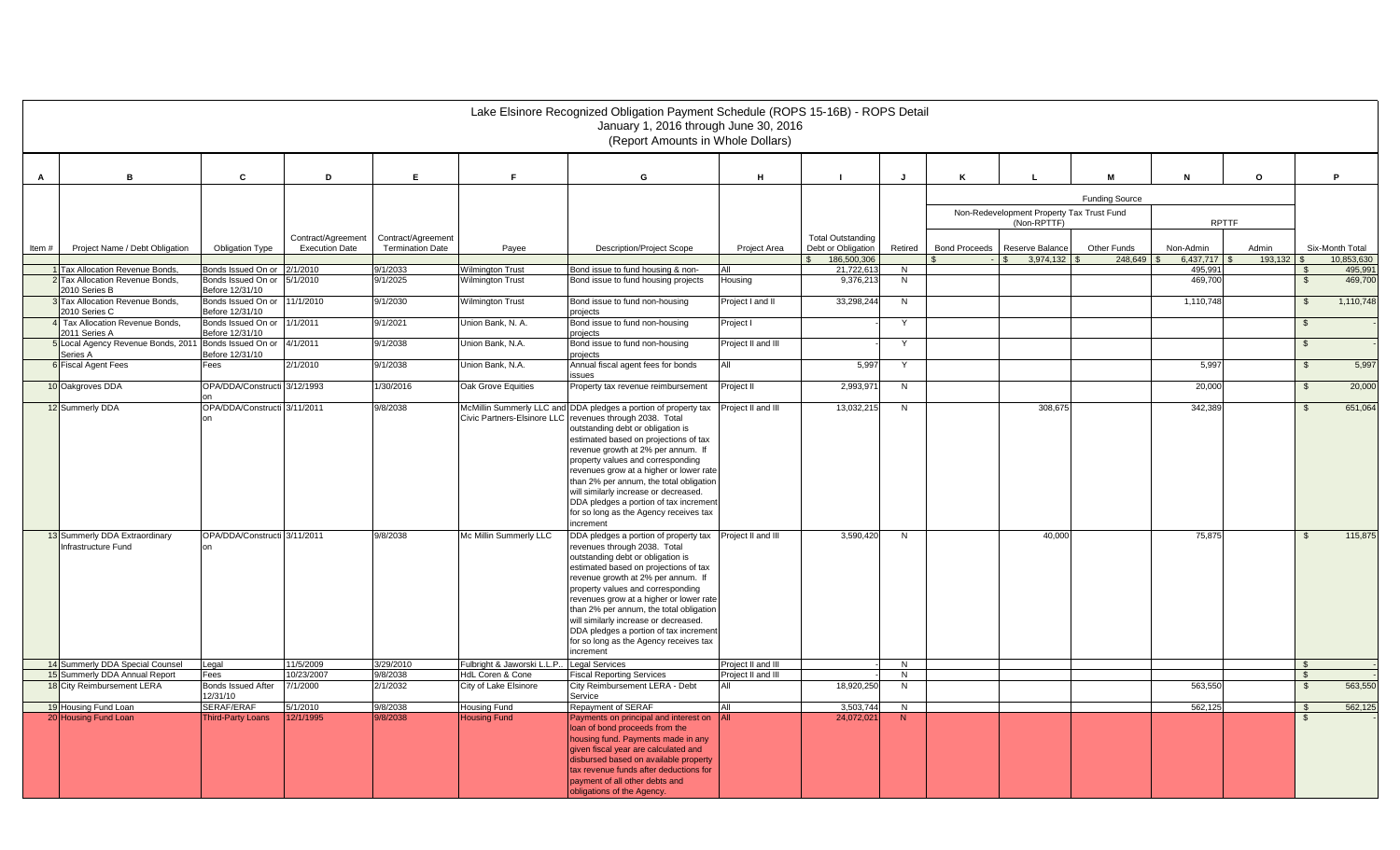|          |                                                                |                                       |                                    |                                               |                                                 | Lake Elsinore Recognized Obligation Payment Schedule (ROPS 15-16B) - ROPS Detail<br>January 1, 2016 through June 30, 2016<br>(Report Amounts in Whole Dollars) |                            |                                                |                     |                      |                                           |                       |                  |         |                              |                  |
|----------|----------------------------------------------------------------|---------------------------------------|------------------------------------|-----------------------------------------------|-------------------------------------------------|----------------------------------------------------------------------------------------------------------------------------------------------------------------|----------------------------|------------------------------------------------|---------------------|----------------------|-------------------------------------------|-----------------------|------------------|---------|------------------------------|------------------|
| A        | B                                                              | C                                     | D                                  | Е.<br>F.<br>G<br>H<br>J<br>М<br>N<br>Κ<br>L   |                                                 |                                                                                                                                                                |                            |                                                |                     |                      |                                           |                       |                  |         |                              | P                |
|          |                                                                |                                       |                                    |                                               |                                                 |                                                                                                                                                                |                            |                                                |                     |                      |                                           | <b>Funding Source</b> |                  |         |                              |                  |
|          |                                                                |                                       |                                    |                                               |                                                 |                                                                                                                                                                |                            |                                                |                     |                      | Non-Redevelopment Property Tax Trust Fund |                       |                  |         |                              |                  |
|          |                                                                |                                       |                                    |                                               |                                                 |                                                                                                                                                                |                            |                                                |                     |                      | (Non-RPTTF)                               |                       | <b>RPTTF</b>     |         |                              |                  |
|          | Project Name / Debt Obligation                                 |                                       | Contract/Agreement                 | Contract/Agreement<br><b>Termination Date</b> |                                                 | <b>Description/Project Scope</b>                                                                                                                               |                            | <b>Total Outstanding</b><br>Debt or Obligation | Retired             | <b>Bond Proceeds</b> | Reserve Balance                           | Other Funds           | Non-Admin        | Admin   |                              | Six-Month Total  |
| Item#    | 22 Legal Services                                              | <b>Obligation Type</b><br>Fees        | <b>Execution Date</b><br>9/27/2005 | 6/30/2015                                     | Payee                                           | Leibold McClendon & Mann Legal services for projects, bonds &                                                                                                  | Project Area               | 120,00                                         | N                   |                      |                                           |                       | 60,000           |         | $\mathcal{F}$                | 60,000           |
|          |                                                                |                                       |                                    |                                               |                                                 | DDA/Stadium Agreement compliance.                                                                                                                              |                            |                                                |                     |                      |                                           |                       |                  |         |                              |                  |
|          | 23 Consultant Fees                                             | Fees                                  | 10/23/2007                         | 9/8/2038                                      | HdL Coren & Cone                                | Tax Projections for bond & DDA<br>compliance                                                                                                                   | All                        | 16,28                                          | N                   |                      |                                           |                       | 8,140            |         | $\mathfrak{L}$               | 8,140            |
|          | 28 Estimated Admin Cost                                        | <b>Admin Costs</b>                    | 2/1/2012                           | 9/8/2038                                      | City of Lake Elsinore                           | City Staff Support/other admin                                                                                                                                 | AII                        | 5,717,93                                       | N                   |                      |                                           |                       |                  | 193,132 | \$                           | 193,132          |
|          | 29 Stadium License Agreement                                   | Miscellaneous                         | 3/15/2001                          | 12/31/2016                                    | Lake Elsinore Storm, LP                         | reimbursement<br>License to use stadium for baseball                                                                                                           | Project III                | 1,487,37                                       | N                   |                      |                                           |                       |                  |         | \$                           |                  |
|          |                                                                |                                       |                                    |                                               |                                                 | games                                                                                                                                                          |                            |                                                |                     |                      |                                           |                       |                  |         |                              |                  |
|          | 30 Stadium Maintenance Agreement                               | Property<br>Maintenance               | 3/15/2001                          | 12/31/2016                                    | Lake Elsinore Storm, LP                         | Agreement to maintain baseball field<br>and facilities                                                                                                         | Project III                | 695,032                                        | N                   |                      |                                           |                       |                  |         | $\mathfrak{L}$               |                  |
|          | 31 Stadium Concession Agreement                                | Miscellaneous                         | 1/30/2002                          | 12/31/2016                                    | <b>Golden State Concessions</b><br>and Catering | Provision of concessions for baseball<br>dames                                                                                                                 | Project III                | 102,000                                        | N                   |                      |                                           |                       |                  |         | $\mathfrak{S}$               |                  |
|          | 32 Stadium Operation and Maintenance                           | Property                              | 1/1/2013                           | 9/8/2038                                      | Various                                         | Operation and maintenance of the                                                                                                                               | Project III                | 30,421,86                                      | N                   |                      |                                           |                       |                  |         | $\mathfrak{S}$               |                  |
|          | 33 Interim Stadium Management Agmt.                            | Maintenance<br>Miscellaneous          | 1/1/2013                           | 12/31/2016                                    | Lake Elsinore Storm, LP                         | baseball stadium<br>Stadium Maintenance and                                                                                                                    | Project III                | 3,022,034                                      | N                   |                      |                                           | 248.649               | 1,914,788        |         | $\mathfrak{L}$               | 2,163,437        |
|          | 34 Riverside County Flood Control                              | Improvement/Infrastr 12/26/1989       |                                    | 7/18/2034                                     | None                                            | Management<br>None                                                                                                                                             | Project I and II           | 3,625,45                                       | N                   |                      | 3,625,457                                 |                       |                  |         | \$                           | 3,625,457        |
|          | District                                                       | ucture                                |                                    |                                               |                                                 |                                                                                                                                                                |                            |                                                |                     |                      |                                           |                       |                  |         |                              |                  |
|          | 35 Administrative Reimbursement                                | <b>RPTTF Shortfall</b>                | 2/1/2012                           | 9/8/2038                                      | City of Lake Elsinore                           | Repayment for City Staff Support/other All                                                                                                                     |                            |                                                | N                   |                      |                                           |                       |                  |         | $\mathfrak{L}$               |                  |
|          | 38 Contract for Auditing Services                              | Fees                                  | 6/25/2013                          | 6/25/2018                                     | <b>TRS</b>                                      | Bond disclosure compliance                                                                                                                                     | All                        |                                                | N                   |                      |                                           |                       |                  |         | $\mathfrak{L}$               |                  |
|          | 39 Bond Disclosure Services<br>40 Property Maintenance         | Fees<br>Property                      | 1/28/2015<br>9/13/2009             | 2/15/2038<br>6/30/2014                        | Urban Futures<br>Various                        | Bond disclosure compliance<br>Maintenance cost on Agency property                                                                                              | <b>A</b> ll<br>Project III | 108,100<br>13,842                              | N<br>Y              |                      |                                           |                       | 11,300<br>13,842 |         | - \$<br>$\mathfrak{S}$       | 11,300<br>13,842 |
|          |                                                                | Maintenance                           |                                    |                                               |                                                 |                                                                                                                                                                |                            |                                                |                     |                      |                                           |                       |                  |         |                              |                  |
|          | 41 Subordinated Tax Allocation<br>Refunding Bonds, Series 2015 | <b>Bonds Issued After</b><br>12/31/10 | 8/25/2015                          | 9/1/2038                                      | <b>Wilmington Trust</b>                         | Bond issue to refund Tax Allocation<br>Revenue Bonds, 2011 Series A and                                                                                        | All                        | 10,232,30                                      | N                   |                      |                                           |                       | 483,272          |         | $\mathfrak{L}$               | 483,272          |
|          |                                                                |                                       |                                    |                                               |                                                 | Local Agency Revenue Bonds, 2011                                                                                                                               |                            |                                                |                     |                      |                                           |                       |                  |         |                              |                  |
|          | 42 Fiscal Agent Fees                                           |                                       | 8/1/2015                           | 9/1/2038                                      |                                                 | Series A<br>Annual fiscal agent fees for bonds                                                                                                                 | All                        | 122,400                                        |                     |                      |                                           |                       |                  |         |                              |                  |
|          |                                                                | Fees                                  |                                    |                                               | <b>Wilmington Trust</b>                         | issues                                                                                                                                                         |                            |                                                | N                   |                      |                                           |                       |                  |         | $\mathfrak{S}$               |                  |
|          | 43 Housing Authority Admin. Cost                               | <b>Admin Costs</b>                    | 2/18/2014                          | 12/31/2018                                    | Lake Elsinore Housing<br>Successor              | Administrative Cost                                                                                                                                            | All                        | 300,000                                        | N                   |                      |                                           |                       | 300,000          |         | $\mathfrak{s}$               | 300,000          |
| 44       |                                                                |                                       |                                    |                                               |                                                 |                                                                                                                                                                |                            |                                                | N                   |                      |                                           |                       |                  |         | $\mathcal{S}$                |                  |
| 45<br>46 |                                                                |                                       |                                    |                                               |                                                 |                                                                                                                                                                |                            |                                                | $\overline{N}$<br>N |                      |                                           |                       |                  |         | $\mathbb{S}$<br>$\mathbb{S}$ |                  |
| 47       |                                                                |                                       |                                    |                                               |                                                 |                                                                                                                                                                |                            |                                                | N                   |                      |                                           |                       |                  |         | $\sqrt{3}$                   |                  |
| 48       |                                                                |                                       |                                    |                                               |                                                 |                                                                                                                                                                |                            |                                                | N                   |                      |                                           |                       |                  |         | $\mathbb{S}$                 |                  |
| 49       |                                                                |                                       |                                    |                                               |                                                 |                                                                                                                                                                |                            |                                                | $\overline{N}$<br>N |                      |                                           |                       |                  |         | $\mathbb{S}$                 |                  |
| 50<br>51 |                                                                |                                       |                                    |                                               |                                                 |                                                                                                                                                                |                            |                                                | N                   |                      |                                           |                       |                  |         | $\mathbb{S}$<br><b>S</b>     |                  |
| 52       |                                                                |                                       |                                    |                                               |                                                 |                                                                                                                                                                |                            |                                                | N                   |                      |                                           |                       |                  |         | $\mathbb{S}$                 |                  |
| 53       |                                                                |                                       |                                    |                                               |                                                 |                                                                                                                                                                |                            |                                                | $\overline{N}$      |                      |                                           |                       |                  |         | $\sqrt{s}$                   |                  |
| 54<br>55 |                                                                |                                       |                                    |                                               |                                                 |                                                                                                                                                                |                            |                                                | N<br>N              |                      |                                           |                       |                  |         | $\mathfrak{F}$<br>\$         |                  |
| 56       |                                                                |                                       |                                    |                                               |                                                 |                                                                                                                                                                |                            |                                                | N                   |                      |                                           |                       |                  |         | $\mathbb{S}$                 |                  |
| 57       |                                                                |                                       |                                    |                                               |                                                 |                                                                                                                                                                |                            |                                                | N                   |                      |                                           |                       |                  |         | $\mathcal{F}$                |                  |
| 58<br>59 |                                                                |                                       |                                    |                                               |                                                 |                                                                                                                                                                |                            |                                                | N<br>N              |                      |                                           |                       |                  |         | \$<br>$\mathbb{S}$           |                  |
| 60       |                                                                |                                       |                                    |                                               |                                                 |                                                                                                                                                                |                            |                                                | $\overline{N}$      |                      |                                           |                       |                  |         | $\sqrt{3}$                   |                  |
| 61       |                                                                |                                       |                                    |                                               |                                                 |                                                                                                                                                                |                            |                                                | N                   |                      |                                           |                       |                  |         | $\mathcal{F}$                |                  |
| 62       |                                                                |                                       |                                    |                                               |                                                 |                                                                                                                                                                |                            |                                                | N                   |                      |                                           |                       |                  |         | \$                           |                  |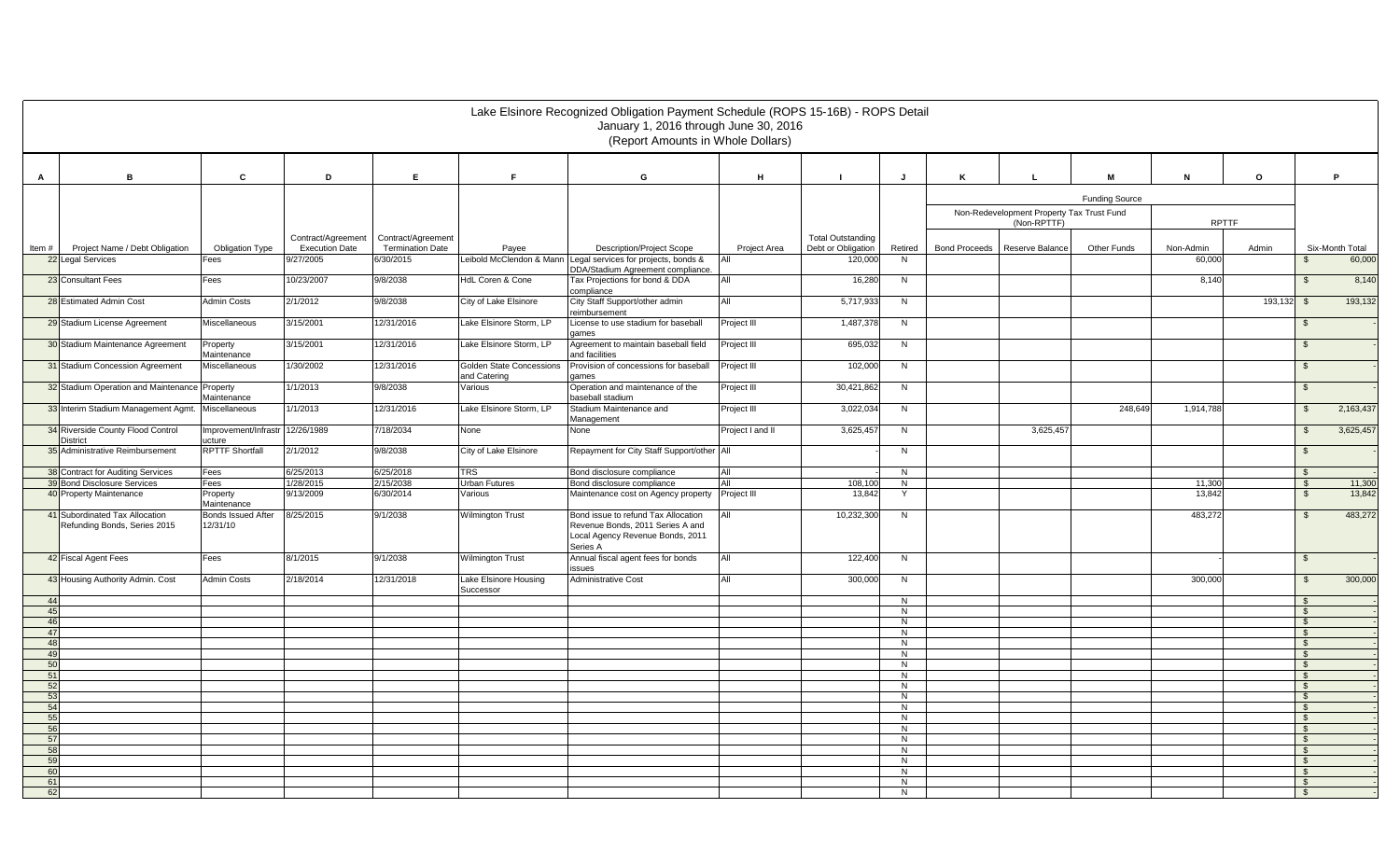## **Lake Elsinore Recognized Obligation Payment Schedule (ROPS 15-16B) - Report of Cash Balances (Report Amounts in Whole Dollars)**

|                | Pursuant to Health and Safety Code section 34177 (I), Redevelopment Property Tax Trust Fund (RPTTF) may be listed as a source of payment on the ROPS, but only to the extent no other funding source is available or<br>when payment from property tax revenues is required by an enforceable obligation. For tips on how to complete the Report of Cash Balances Form, see Cash Balance Tips Sheet |                       |                                      |                                                |                                              |                           |                               |                                                                                                                                                                                                                                                                                                       |  |  |
|----------------|-----------------------------------------------------------------------------------------------------------------------------------------------------------------------------------------------------------------------------------------------------------------------------------------------------------------------------------------------------------------------------------------------------|-----------------------|--------------------------------------|------------------------------------------------|----------------------------------------------|---------------------------|-------------------------------|-------------------------------------------------------------------------------------------------------------------------------------------------------------------------------------------------------------------------------------------------------------------------------------------------------|--|--|
| А              | в                                                                                                                                                                                                                                                                                                                                                                                                   | C                     | D                                    | Е                                              | F                                            | G                         | Н.                            |                                                                                                                                                                                                                                                                                                       |  |  |
|                |                                                                                                                                                                                                                                                                                                                                                                                                     |                       |                                      |                                                |                                              |                           |                               |                                                                                                                                                                                                                                                                                                       |  |  |
|                |                                                                                                                                                                                                                                                                                                                                                                                                     |                       | <b>Bond Proceeds</b>                 |                                                | <b>Reserve Balance</b>                       | Other                     | <b>RPTTF</b>                  |                                                                                                                                                                                                                                                                                                       |  |  |
|                |                                                                                                                                                                                                                                                                                                                                                                                                     | Bonds Issued on       |                                      | Prior ROPS<br>period balances<br>and DDR RPTTF | Prior ROPS<br><b>RPTTF</b><br>distributed as | Rent,                     | Non-Admin                     |                                                                                                                                                                                                                                                                                                       |  |  |
|                | <b>Cash Balance Information by ROPS Period</b>                                                                                                                                                                                                                                                                                                                                                      | or before<br>12/31/10 | Bonds Issued on<br>or after 01/01/11 | balances<br>retained                           | reserve for future<br>period(s)              | Grants,<br>Interest, Etc. | and<br>Admin                  | <b>Comments</b>                                                                                                                                                                                                                                                                                       |  |  |
|                | ROPS 14-15B Actuals (01/01/15 - 06/30/15)                                                                                                                                                                                                                                                                                                                                                           |                       |                                      |                                                |                                              |                           |                               |                                                                                                                                                                                                                                                                                                       |  |  |
|                | Beginning Available Cash Balance (Actual 01/01/15)                                                                                                                                                                                                                                                                                                                                                  |                       |                                      |                                                |                                              |                           |                               |                                                                                                                                                                                                                                                                                                       |  |  |
|                | 2 Revenue/Income (Actual 06/30/15)                                                                                                                                                                                                                                                                                                                                                                  |                       |                                      | 3,981,351                                      | 779,573                                      |                           | 466,471                       |                                                                                                                                                                                                                                                                                                       |  |  |
|                | RPTTF amounts should tie to the ROPS 14-15B distribution from the<br>County Auditor-Controller during January 2015                                                                                                                                                                                                                                                                                  |                       |                                      |                                                |                                              | 323,502                   | 4,683,066                     |                                                                                                                                                                                                                                                                                                       |  |  |
| 3              | Expenditures for ROPS 14-15B Enforceable Obligations (Actual<br>06/30/15)<br>RPTTF amounts, H3 plus H4 should equal total reported actual                                                                                                                                                                                                                                                           |                       |                                      |                                                |                                              |                           |                               |                                                                                                                                                                                                                                                                                                       |  |  |
|                | expenditures in the Report of PPA, Columns L and Q                                                                                                                                                                                                                                                                                                                                                  |                       |                                      | 71,764                                         | 512,952                                      | 246,740                   | 2,474,146                     |                                                                                                                                                                                                                                                                                                       |  |  |
|                | Retention of Available Cash Balance (Actual 06/30/15)<br>RPTTF amount retained should only include the amounts distributed as<br>reserve for future period(s)                                                                                                                                                                                                                                       |                       |                                      | 3,909,587                                      | 266,621                                      |                           | 2,353,912                     | Item #1 through 5 includes a total of \$1,380,000<br>reserved for debt service due during the ROPS<br>15-16A Period.<br>Item #12 reflects \$162,072 as calucated in<br>accordance with DDA. Item #22 (\$17,236) and<br>Item #33 (\$764,604) reflects maintenance and<br>repairs currently in process. |  |  |
|                | <b>ROPS 14-15B RPTTF Prior Period Adjustment</b><br>RPTTF amount should tie to the self-reported ROPS 14-15B PPA in the<br>Report of PPA, Column S                                                                                                                                                                                                                                                  |                       |                                      |                                                |                                              |                           |                               |                                                                                                                                                                                                                                                                                                       |  |  |
| 6              | <b>Ending Actual Available Cash Balance</b><br>C to G = $(1 + 2 - 3 - 4)$ , H = $(1 + 2 - 3 - 4 - 5)$                                                                                                                                                                                                                                                                                               | ¢                     | ¢                                    | ¢                                              |                                              | \$<br>76,762              | $\mathbf{\hat{s}}$<br>321,479 |                                                                                                                                                                                                                                                                                                       |  |  |
|                | ROPS 15-16A Estimate (07/01/15 - 12/31/15)                                                                                                                                                                                                                                                                                                                                                          |                       |                                      |                                                |                                              |                           |                               |                                                                                                                                                                                                                                                                                                       |  |  |
| $\overline{7}$ | Beginning Available Cash Balance (Actual 07/01/15)<br>$(C, D, E, G = 4 + 6, F = H4 + F4 + F6, and H = 5 + 6)$                                                                                                                                                                                                                                                                                       | \$                    | \$                                   | 3,909,587<br>\$.                               | - \$<br>$2,620,533$ \$                       | 76,762                    | - \$<br>321,479               |                                                                                                                                                                                                                                                                                                       |  |  |
|                | 8  Revenue/Income (Estimate 12/31/15)<br>RPTTF amounts should tie to the ROPS 15-16A distribution from the<br>County Auditor-Controller during June 2015                                                                                                                                                                                                                                            |                       | 9,321,389                            |                                                |                                              | 244,747                   | 5,387,810                     |                                                                                                                                                                                                                                                                                                       |  |  |
|                | 9 Expenditures for ROPS 15-16A Enforceable Obligations (Estimate<br>12/31/15)                                                                                                                                                                                                                                                                                                                       |                       | 9,321,389                            | 41,661                                         | 2,211,433                                    | 244,747                   | 5,291,086                     |                                                                                                                                                                                                                                                                                                       |  |  |
|                | 10 Retention of Available Cash Balance (Estimate 12/31/15)<br>RPTTF amount retained should only include the amounts distributed as<br>reserve for future period(s)                                                                                                                                                                                                                                  |                       |                                      | 3,867,926                                      | 409,100                                      |                           |                               | Item #10 includes \$290,000 reserved for debt<br>service due during the ROPS 15-16B Period.<br>Item #12 reflects \$253,426 as calucated in<br>543,426 accordance with DDA                                                                                                                             |  |  |
|                | 11 Ending Estimated Available Cash Balance (7 + 8 - 9 -10)                                                                                                                                                                                                                                                                                                                                          | \$                    | \$                                   | \$                                             | \$                                           | \$<br>76,762              | - \$<br>(125, 223)            |                                                                                                                                                                                                                                                                                                       |  |  |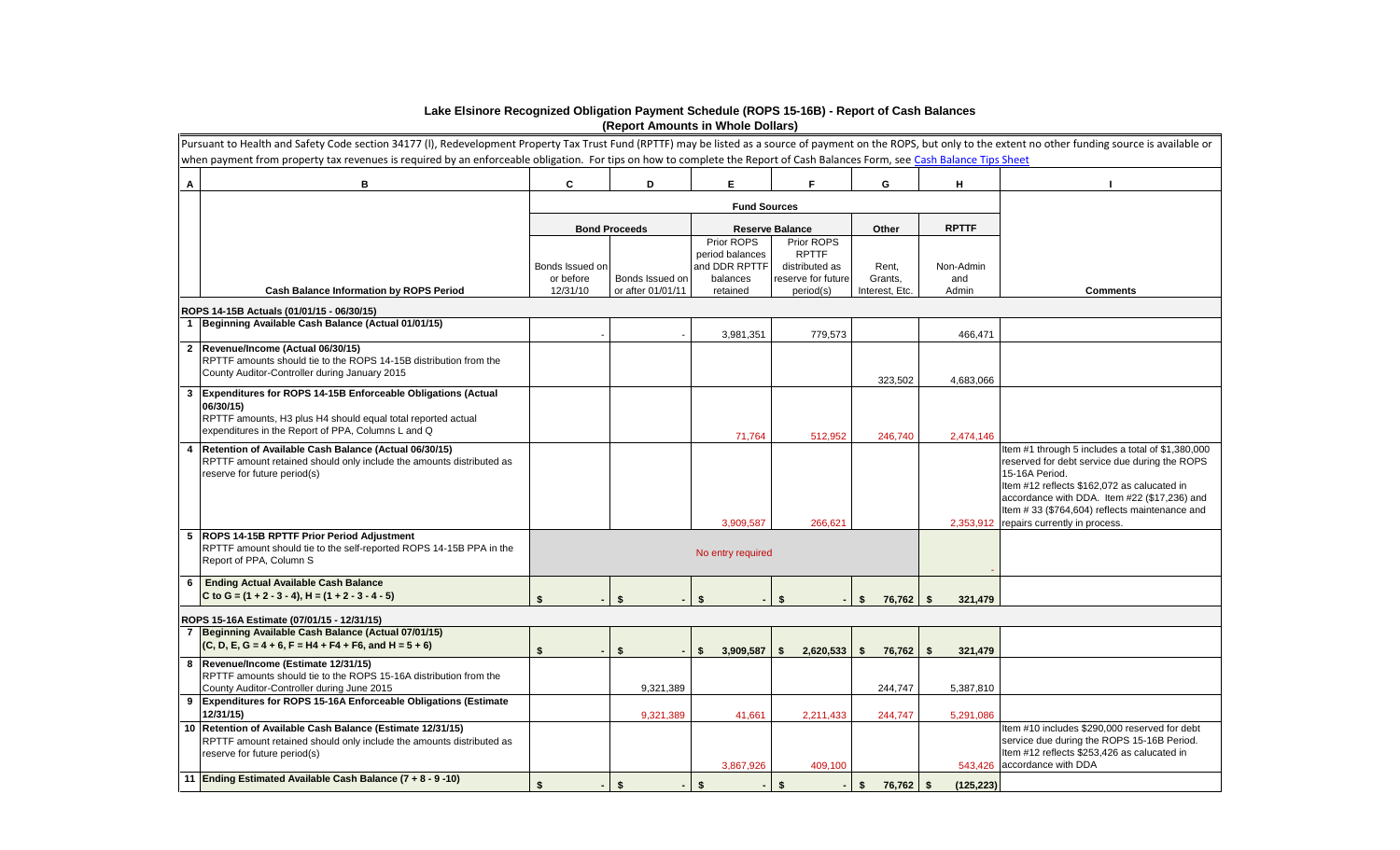|              |                                                               |            |                      |             |                        |            |             |                    |                                                                                                                                                                                                                                |                                            |                             |                                                                   | Lake Elsinore Recognized Obligation Payment Schedule (ROPS 15-16B) - Report of Prior Period Adjustments | (Report Amounts in Whole Dollars)                                                                 |                                            |         |                                                                                                   | Reported for the ROPS 14-15B (January 1, 2015 through June 30, 2015) Period Pursuant to Health and Safety Code (HSC) section 34186 (a) |                                                                                        |                                            |               |            |                                                                                                                                                                                                                                                                                                                                                                       |                  |            |                                                                                                                   |                     |
|--------------|---------------------------------------------------------------|------------|----------------------|-------------|------------------------|------------|-------------|--------------------|--------------------------------------------------------------------------------------------------------------------------------------------------------------------------------------------------------------------------------|--------------------------------------------|-----------------------------|-------------------------------------------------------------------|---------------------------------------------------------------------------------------------------------|---------------------------------------------------------------------------------------------------|--------------------------------------------|---------|---------------------------------------------------------------------------------------------------|----------------------------------------------------------------------------------------------------------------------------------------|----------------------------------------------------------------------------------------|--------------------------------------------|---------------|------------|-----------------------------------------------------------------------------------------------------------------------------------------------------------------------------------------------------------------------------------------------------------------------------------------------------------------------------------------------------------------------|------------------|------------|-------------------------------------------------------------------------------------------------------------------|---------------------|
|              | auditor-controller (CAC) and the State Controller.            |            |                      |             |                        |            |             |                    | ROPS 14-15B Successor Agency (SA) Self-reported Prior Period Adjustments (PPA): Pursuant to HSC Section 34186 (a), SAs are required to report the differences between their actual available funding and their actual expendit |                                            |                             |                                                                   |                                                                                                         |                                                                                                   |                                            |         |                                                                                                   |                                                                                                                                        |                                                                                        | ump sum.                                   |               |            | ROPS 14-15B CAC PPA: To be completed by the CAC upon submittal of the ROPS 15-16B by the SA to Finance and the<br>CAC. Note that CACs will need to enter their own formulas at the line item level pursuant to the manner in which they<br>alculate the PPA. Also note that the Admin amounts do not need to be listed at the line item level and may be entered as a |                  |            |                                                                                                                   |                     |
| $\mathsf{A}$ | <b>B</b>                                                      | c          | $\mathbf{D}$         |             |                        | G          |             |                    |                                                                                                                                                                                                                                |                                            |                             |                                                                   |                                                                                                         | $\circ$                                                                                           |                                            | $\circ$ |                                                                                                   | s                                                                                                                                      | T                                                                                      | $\cup$                                     | $\mathbf{v}$  | W          |                                                                                                                                                                                                                                                                                                                                                                       |                  |            | AA                                                                                                                | AB                  |
|              |                                                               |            |                      |             | Non-RPTTF Expenditures |            |             |                    |                                                                                                                                                                                                                                |                                            |                             |                                                                   | <b>RPTTF Expenditures</b>                                                                               |                                                                                                   |                                            |         |                                                                                                   |                                                                                                                                        |                                                                                        |                                            |               |            | <b>RPTTF Expenditures</b>                                                                                                                                                                                                                                                                                                                                             |                  |            |                                                                                                                   |                     |
|              |                                                               |            | <b>Bond Proceeds</b> |             | <b>Reserve Balance</b> |            | Other Funds |                    |                                                                                                                                                                                                                                | Non-Admin                                  |                             |                                                                   |                                                                                                         |                                                                                                   |                                            |         |                                                                                                   | Net SA Non-Admir<br>and Admin PPA<br>(Amount Used to<br>Offset ROPS 15-16E<br><b>Requested RPTTF</b>                                   |                                                                                        |                                            | Non-Admin CAC |            |                                                                                                                                                                                                                                                                                                                                                                       | <b>Admin CAC</b> |            | Net CAC Non-<br><b>Admin and Admin</b><br>PPA<br>(Amount Used to<br>Offset ROPS 15-16B<br><b>Requested RPTTF)</b> |                     |
| Item #       | Project Name /<br><b>Debt Obligation</b>                      | Authorized | Actual               | Authorized  | Actual                 | Authorized | Actual      | Authorized         | Available<br><b>RPTTF</b><br>(ROPS 14-15B<br>listributed + all other<br>available as of<br>01/1/15                                                                                                                             | Net Lesser of<br>Authorized /<br>Available | Actual                      | Difference<br>(If K is less than L,<br>the difference is<br>zero) | Authorized                                                                                              | Available<br><b>RPTTF</b><br>(ROPS 14-15B<br>distributed + all othe<br>available as of<br>01/1/15 | Net Lesser of<br>Authorized /<br>Available | Actual  | Difference<br>(If total actual<br>exceeds total<br>authorized, the<br>total difference i<br>zero) | <b>Net Difference</b><br>$(M+R)$                                                                                                       | <b>SA Comments</b>                                                                     | Net Lesser of<br>Authorized /<br>Available | Actual        | Difference | Net Lesser of<br>Authorized /<br>Available                                                                                                                                                                                                                                                                                                                            | Actual           | Difference | Net Difference                                                                                                    | <b>CAC Comments</b> |
|              |                                                               |            |                      | \$3,822,803 | 584,716                | 244,747    | 246,74      | 4,565,860          | 4,565,860                                                                                                                                                                                                                      | 4,565,860<br>492,616                       | 4,691,083<br>492,616        |                                                                   | 136,975                                                                                                 | 136,97                                                                                            | 136,975                                    | 136,975 |                                                                                                   |                                                                                                                                        |                                                                                        |                                            |               |            |                                                                                                                                                                                                                                                                                                                                                                       |                  |            |                                                                                                                   |                     |
|              | 1 Tax Allocation<br>2 Tax Allocation<br>3 Tax Allocation      |            |                      |             |                        |            |             | 492,616<br>468,850 | 492,616<br>468,850                                                                                                                                                                                                             | 468,850<br>1,111,157                       | 468,850<br>1,111,157        |                                                                   |                                                                                                         |                                                                                                   |                                            |         |                                                                                                   |                                                                                                                                        |                                                                                        |                                            |               |            |                                                                                                                                                                                                                                                                                                                                                                       |                  |            |                                                                                                                   |                     |
|              | Revenue Bonds,<br>2010 Series C                               |            |                      |             |                        |            |             | 1,111,157          | 1,111,157                                                                                                                                                                                                                      |                                            |                             |                                                                   |                                                                                                         |                                                                                                   |                                            |         |                                                                                                   |                                                                                                                                        |                                                                                        |                                            |               |            |                                                                                                                                                                                                                                                                                                                                                                       |                  |            |                                                                                                                   |                     |
|              | 4 Tax Allocation<br>Revenue Bonds,<br>2011 Series A           |            |                      |             |                        |            |             | 370,588            | 370,588                                                                                                                                                                                                                        | 370,588                                    | 370,588                     |                                                                   |                                                                                                         |                                                                                                   |                                            |         |                                                                                                   |                                                                                                                                        |                                                                                        |                                            |               |            |                                                                                                                                                                                                                                                                                                                                                                       |                  |            |                                                                                                                   |                     |
|              | Local Agency<br>Revenue Bonds,<br>2011 Series A               |            |                      |             |                        |            |             | 211,329            | 211,329                                                                                                                                                                                                                        | 211,329                                    | 211,329                     |                                                                   |                                                                                                         |                                                                                                   |                                            |         |                                                                                                   |                                                                                                                                        |                                                                                        |                                            |               |            |                                                                                                                                                                                                                                                                                                                                                                       |                  |            |                                                                                                                   |                     |
|              | <b>Fiscal Agent Fees</b>                                      |            |                      |             |                        |            |             | 5,190              | 5,190                                                                                                                                                                                                                          | 5,190                                      | 11,187                      |                                                                   |                                                                                                         |                                                                                                   |                                            |         |                                                                                                   |                                                                                                                                        | \mt. in excess of ROPS 14-15B<br>uthorized Amt. added to ROPS 15-                      |                                            |               |            |                                                                                                                                                                                                                                                                                                                                                                       |                  |            |                                                                                                                   |                     |
|              | <b>Bond Disclosure</b><br>iervices                            |            |                      |             |                        |            |             | 6,250              | $6,250$ \$                                                                                                                                                                                                                     | 6,250                                      | $6,250$ $\frac{9}{2}$       |                                                                   |                                                                                                         |                                                                                                   |                                            |         |                                                                                                   |                                                                                                                                        |                                                                                        |                                            |               |            |                                                                                                                                                                                                                                                                                                                                                                       |                  |            |                                                                                                                   |                     |
|              | 8 MG/Chelsea Out<br><b>OPA</b>                                |            |                      |             |                        |            |             |                    |                                                                                                                                                                                                                                |                                            |                             |                                                                   |                                                                                                         |                                                                                                   |                                            |         |                                                                                                   |                                                                                                                                        |                                                                                        |                                            |               |            |                                                                                                                                                                                                                                                                                                                                                                       |                  |            |                                                                                                                   |                     |
|              | 10 Oakgroves DDA                                              |            |                      |             |                        |            |             |                    |                                                                                                                                                                                                                                |                                            | 98,734 \$                   |                                                                   |                                                                                                         |                                                                                                   |                                            |         |                                                                                                   |                                                                                                                                        | Amt. in excess of ROPS 14-15B<br>uthorized Amt. was approved by DOF<br>or ROPS 15-16A. |                                            |               |            |                                                                                                                                                                                                                                                                                                                                                                       |                  |            |                                                                                                                   |                     |
|              | 11 EVMWD - Amber<br>Ridge                                     |            |                      |             |                        |            |             |                    |                                                                                                                                                                                                                                |                                            |                             |                                                                   |                                                                                                         |                                                                                                   |                                            |         |                                                                                                   |                                                                                                                                        |                                                                                        |                                            |               |            |                                                                                                                                                                                                                                                                                                                                                                       |                  |            |                                                                                                                   |                     |
|              | 12 Summerly DDA<br>13 Summerly DDA                            |            |                      | 134,963     | 240,106                |            |             | 149,105<br>12,967  | $\frac{149,105}{12,967}$ \$                                                                                                                                                                                                    | $\frac{149,105}{12,967}$                   | $\frac{149,105}{12,967}$ \$ |                                                                   |                                                                                                         |                                                                                                   |                                            |         |                                                                                                   |                                                                                                                                        |                                                                                        |                                            |               |            |                                                                                                                                                                                                                                                                                                                                                                       |                  |            |                                                                                                                   |                     |
|              | Extraordinary<br>Infrastructure Fund                          |            |                      |             |                        |            |             |                    |                                                                                                                                                                                                                                |                                            |                             |                                                                   |                                                                                                         |                                                                                                   |                                            |         |                                                                                                   |                                                                                                                                        |                                                                                        |                                            |               |            |                                                                                                                                                                                                                                                                                                                                                                       |                  |            |                                                                                                                   |                     |
|              | 14 Summerly DDA<br>Special Counsel<br>15 Summerly DDA         |            |                      |             |                        |            |             |                    |                                                                                                                                                                                                                                |                                            |                             |                                                                   |                                                                                                         |                                                                                                   |                                            |         |                                                                                                   |                                                                                                                                        |                                                                                        |                                            |               |            |                                                                                                                                                                                                                                                                                                                                                                       |                  |            |                                                                                                                   |                     |
|              | Annual Report                                                 |            |                      |             |                        |            |             |                    |                                                                                                                                                                                                                                |                                            |                             |                                                                   |                                                                                                         |                                                                                                   |                                            |         |                                                                                                   |                                                                                                                                        |                                                                                        |                                            |               |            |                                                                                                                                                                                                                                                                                                                                                                       |                  |            |                                                                                                                   |                     |
|              | 18 City<br>Reimbursement<br>LERA                              |            |                      |             | 282,227                |            |             | 564,798            | 564,798                                                                                                                                                                                                                        | 564,798                                    | 564,798                     |                                                                   |                                                                                                         |                                                                                                   |                                            |         |                                                                                                   |                                                                                                                                        |                                                                                        |                                            |               |            |                                                                                                                                                                                                                                                                                                                                                                       |                  |            |                                                                                                                   |                     |
|              | 19 Housing Fund Loan<br>20 Housing Fund Loan                  |            |                      |             |                        |            |             |                    |                                                                                                                                                                                                                                |                                            |                             |                                                                   |                                                                                                         |                                                                                                   |                                            |         |                                                                                                   |                                                                                                                                        |                                                                                        |                                            |               |            |                                                                                                                                                                                                                                                                                                                                                                       |                  |            |                                                                                                                   |                     |
|              | 22 Legal Services<br>23 Consultant Fees                       |            |                      |             |                        |            |             | 60,000<br>8.140    | 60,000<br>8.140                                                                                                                                                                                                                | 60,000<br>8.140                            | 60,000<br>8.140             |                                                                   |                                                                                                         |                                                                                                   |                                            |         |                                                                                                   |                                                                                                                                        |                                                                                        |                                            |               |            |                                                                                                                                                                                                                                                                                                                                                                       |                  |            |                                                                                                                   |                     |
|              | 28 Estimated Admin                                            |            |                      |             |                        |            |             |                    |                                                                                                                                                                                                                                |                                            |                             |                                                                   |                                                                                                         |                                                                                                   |                                            |         |                                                                                                   |                                                                                                                                        |                                                                                        |                                            |               |            |                                                                                                                                                                                                                                                                                                                                                                       |                  |            |                                                                                                                   |                     |
|              | 29 Stadium License<br>Agreement<br>30 Stadium                 |            |                      |             |                        |            |             |                    |                                                                                                                                                                                                                                |                                            |                             |                                                                   |                                                                                                         |                                                                                                   |                                            |         |                                                                                                   |                                                                                                                                        |                                                                                        |                                            |               |            |                                                                                                                                                                                                                                                                                                                                                                       |                  |            |                                                                                                                   |                     |
|              | Maintenance<br>Agreement<br>31 Stadium                        |            |                      |             |                        |            |             |                    |                                                                                                                                                                                                                                |                                            |                             |                                                                   |                                                                                                         |                                                                                                   |                                            |         |                                                                                                   |                                                                                                                                        |                                                                                        |                                            |               |            |                                                                                                                                                                                                                                                                                                                                                                       |                  |            |                                                                                                                   |                     |
|              | Concession<br>Agreement                                       |            |                      |             |                        |            |             |                    |                                                                                                                                                                                                                                |                                            |                             |                                                                   |                                                                                                         |                                                                                                   |                                            |         |                                                                                                   |                                                                                                                                        |                                                                                        |                                            |               |            |                                                                                                                                                                                                                                                                                                                                                                       |                  |            |                                                                                                                   |                     |
|              | 32 Stadium Operatio<br>and Maintenance                        |            |                      |             |                        |            |             |                    |                                                                                                                                                                                                                                |                                            |                             |                                                                   |                                                                                                         |                                                                                                   |                                            |         |                                                                                                   |                                                                                                                                        |                                                                                        |                                            |               |            |                                                                                                                                                                                                                                                                                                                                                                       |                  |            |                                                                                                                   |                     |
|              | 33 Interim Stadium<br>Management Agmt                         |            |                      |             |                        | 244,747    | 246,740     | 1,104,870          | 1,104,870                                                                                                                                                                                                                      | 1,104,870                                  | 1,104,870                   |                                                                   |                                                                                                         |                                                                                                   |                                            |         |                                                                                                   |                                                                                                                                        |                                                                                        |                                            |               |            |                                                                                                                                                                                                                                                                                                                                                                       |                  |            |                                                                                                                   |                     |
|              | 34 Riverside County<br>Flood Control<br>District              |            |                      | 3,687,840   | 62,383                 |            |             |                    |                                                                                                                                                                                                                                |                                            |                             |                                                                   |                                                                                                         |                                                                                                   |                                            |         |                                                                                                   |                                                                                                                                        |                                                                                        |                                            |               |            |                                                                                                                                                                                                                                                                                                                                                                       |                  |            |                                                                                                                   |                     |
|              | 35 Administrative<br>Reimbursement                            |            |                      |             |                        |            |             |                    |                                                                                                                                                                                                                                |                                            |                             |                                                                   |                                                                                                         |                                                                                                   |                                            |         |                                                                                                   |                                                                                                                                        |                                                                                        |                                            |               |            |                                                                                                                                                                                                                                                                                                                                                                       |                  |            |                                                                                                                   |                     |
|              | 36 Housing Fund Loan<br>37 Oversight Board<br>Oversight Board |            |                      |             |                        |            |             |                    |                                                                                                                                                                                                                                |                                            |                             |                                                                   |                                                                                                         |                                                                                                   |                                            |         |                                                                                                   |                                                                                                                                        |                                                                                        |                                            |               |            |                                                                                                                                                                                                                                                                                                                                                                       |                  |            |                                                                                                                   |                     |
|              | Legal Counsel<br>38 Contract for                              |            |                      |             |                        |            |             |                    |                                                                                                                                                                                                                                |                                            |                             |                                                                   |                                                                                                         |                                                                                                   |                                            |         |                                                                                                   |                                                                                                                                        |                                                                                        |                                            |               |            |                                                                                                                                                                                                                                                                                                                                                                       |                  |            |                                                                                                                   |                     |
|              | Auditing Services<br>39 Bond Disclosure                       |            |                      |             |                        |            |             |                    |                                                                                                                                                                                                                                |                                            | 6,650                       |                                                                   |                                                                                                         |                                                                                                   |                                            |         |                                                                                                   |                                                                                                                                        | Amt. in excess of ROPS 14-15B                                                          |                                            |               |            |                                                                                                                                                                                                                                                                                                                                                                       |                  |            |                                                                                                                   |                     |
|              | Services<br>40 Property                                       |            |                      |             |                        |            |             |                    |                                                                                                                                                                                                                                |                                            | 13,842                      |                                                                   |                                                                                                         |                                                                                                   |                                            |         |                                                                                                   |                                                                                                                                        | uthorized Amt. added to ROPS 15-<br>Amt. in excess of ROPS 14-15B                      |                                            |               |            |                                                                                                                                                                                                                                                                                                                                                                       |                  |            |                                                                                                                   |                     |
|              | Maintenance                                                   |            |                      |             |                        |            |             |                    |                                                                                                                                                                                                                                |                                            |                             |                                                                   |                                                                                                         |                                                                                                   |                                            |         |                                                                                                   |                                                                                                                                        | Authorized Amt. added to ROPS 15-                                                      |                                            |               |            |                                                                                                                                                                                                                                                                                                                                                                       |                  |            |                                                                                                                   |                     |